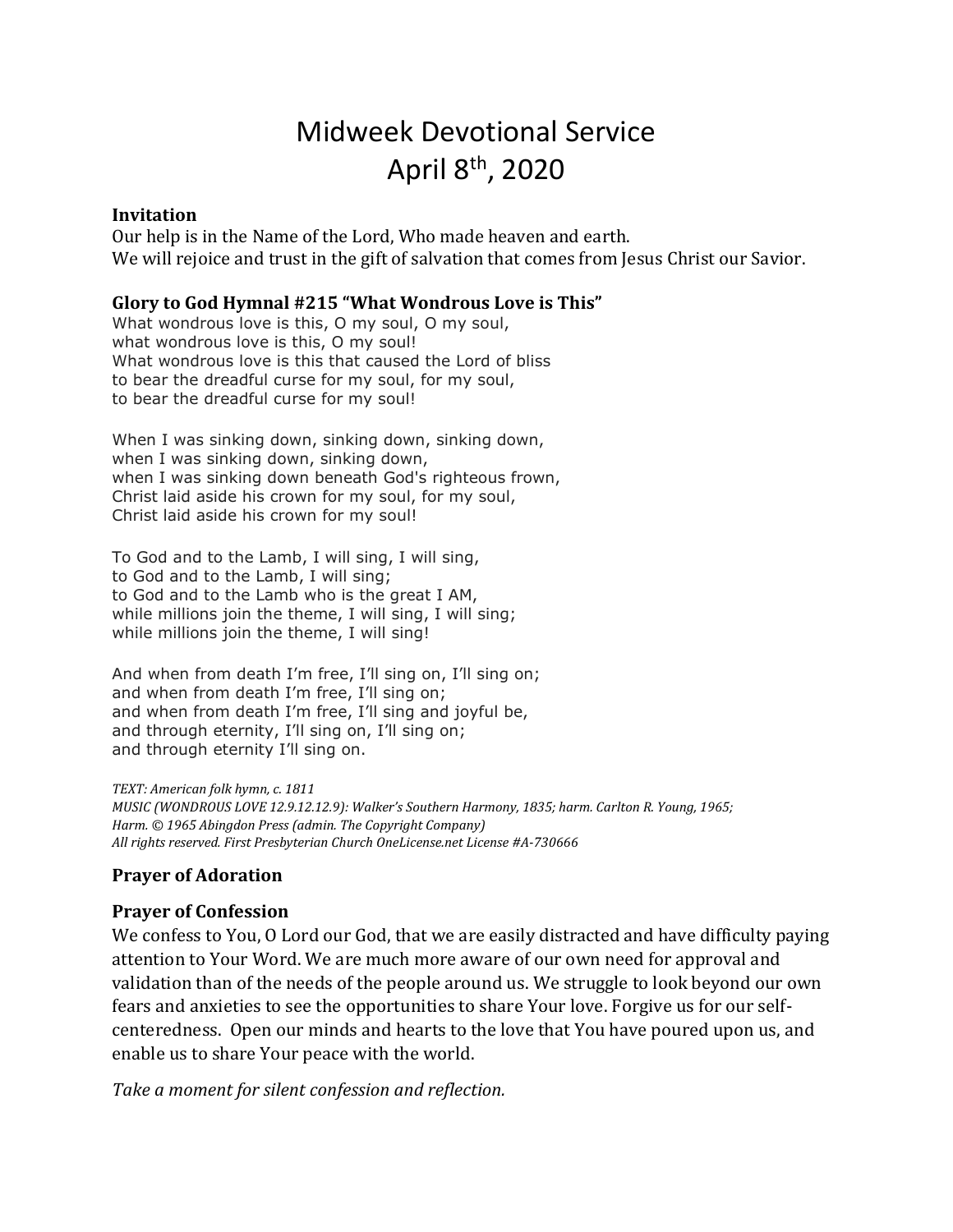## **Declaration of Hope and Forgiveness**

Jesus, our Lord and Savior has come to us, offered us love and forgiveness, and freed us from all our sins. Do not live as slaves to the past, live as those who have been set free to love and share God's grace. Hear the Good News! We are forgiven. Thanks be to God! Amen.

## **The Presbyterian Hymnal #579** "Gloria Patri"

Glory be to the Father, and to the Son, and to the Holy Ghost; As it was in the beginning, is now, and ever shall be, world without end. Amen. *Public Domain Glory Be to the Father TEXT: Trad. liturgical text. Composer: Henry W. Greatorex (1851)*

## **Reading:** Isaiah 50:4-9 (NRSV)

 $4$  The Lord God has given me the tongue of a teacher, that I may know how to sustain the weary with a word. Morning by morning he wakens—wakens my ear to listen as those who are taught.

<sup>5</sup> The Lord God has opened my ear, and I was not rebellious, I did not turn backwards.

 $6$  I gave my back to those who struck me, and my cheeks to those who pulled out the beard; I did not hide my face from insult and spitting.

<sup>7</sup> The Lord God helps me; therefore I have not been disgraced; therefore I have set my face like flint, and I know that I shall not be put to shame;  $8$ he who vindicates me is near. Who will contend with me? Let us stand up together.

Who are my adversaries? Let them confront me.

<sup>9</sup> It is the Lord God who helps me; who will declare me guilty?

All of them will wear out like a garment; the moth will eat them up.

**Meditation:** "The Tongue of a Teacher"

# **Glory Be to God Hymnal #279 "Come Holy Spirit, Heavenly Dove"**

Come, Holy Spirit, heavenly Dove, with all thy quickening powers; kindle a flame of sacred love in these cold hearts of ours.

In vain we tune our formal songs; in vain we strive to rise; hosannas languish on our tongues, and our devotion dies.

Dear Lord, and shall we ever live at this poor dying rate? Our love so faint, so cold to thee, and thine to us so great!

Come, Holy Spirit, heavenly Dove, with all thy quickening powers;